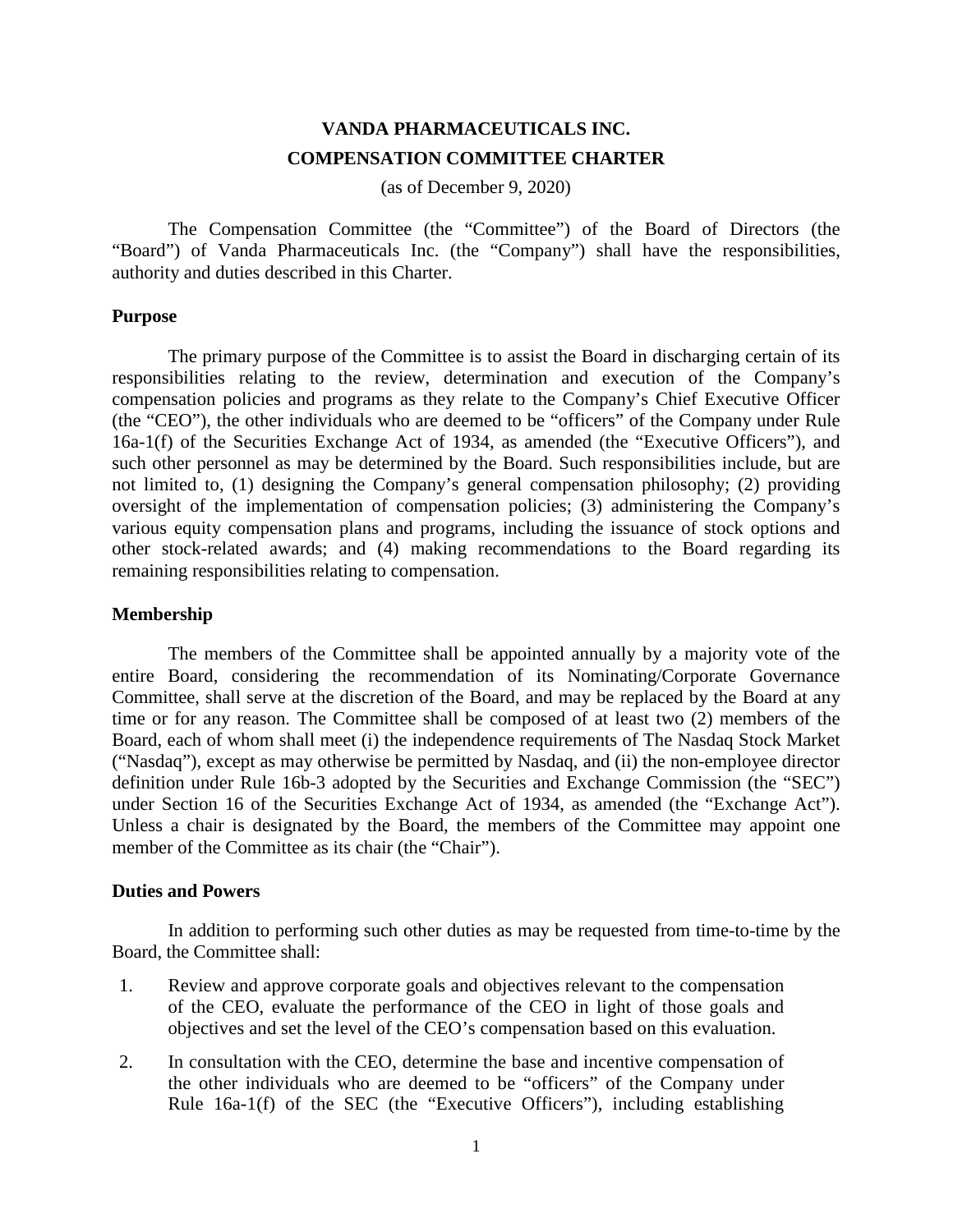incentive compensation plans for such individuals, establishing targets and incentive awards under such plans and making any determinations required to be made under such plans.

- 3. Review and approve the base and incentive compensation payable to any "immediate family member" of a Director or Executive Officer of the Company, as such term is described in the Instructions to Item 404 of SEC Regulation S-K.
- 4. Make recommendations to the Board with respect to the adoption or amendment of equity and cash incentive plans and adopt and approve amendments to such plans (including changes in the number of shares reserved for issuance thereunder).
- 5. Administer the Company's equity plans, granting equity awards and approve modifications of such awards, provided that the Board may delegate to other committees of the Board or, if permitted under applicable law, to Company officers, the concurrent authority to make such awards to individuals other than Executive Officers and Board members on such terms and conditions as the Committee may specify.
- 6. Approve material changes to the Company's 401(k) plan.
- 7. Periodically and as and when appropriate, review and approve the following as they affect the Executive Officers: (a) any employment agreements and severance arrangements; (b) any change in control agreements and severance protection plans and change in control provisions affecting any elements of compensation and benefits; and (c) any special or supplemental compensation and benefits for the Executive Officers and individuals who formerly served as Executive Officers, including supplemental retirement benefits and the perquisites provided to them during and after employment.
- 8. Make recommendations to the Board with respect to the compensation of nonemployee members of the Board, including but not limited to the following elements: retainers, meeting and committee fees, committee chair fees, and equity compensation.
- 9. When and as required by SEC rules, review and discuss with management the Compensation Discussion & Analysis ("CD&A") required to be included in the Company's proxy statement or annual report on Form 10-K under applicable SEC rules; determine on the basis of such review and discussion whether to recommend to the Board that the CD&A be included in such filings; and furnish an annual report on executive compensation for publication in the Company's proxy statement.
- 10. Review and approve the selection of the Company's peer companies for purposes of evaluating the Company's compensation competitiveness and establishing appropriate positioning of the levels and mix of compensation elements.
- 11. Review with management the Company's major compensation-related risk exposures and the steps management has taken to monitor and control such exposures, and assess whether the Company's compensation policies and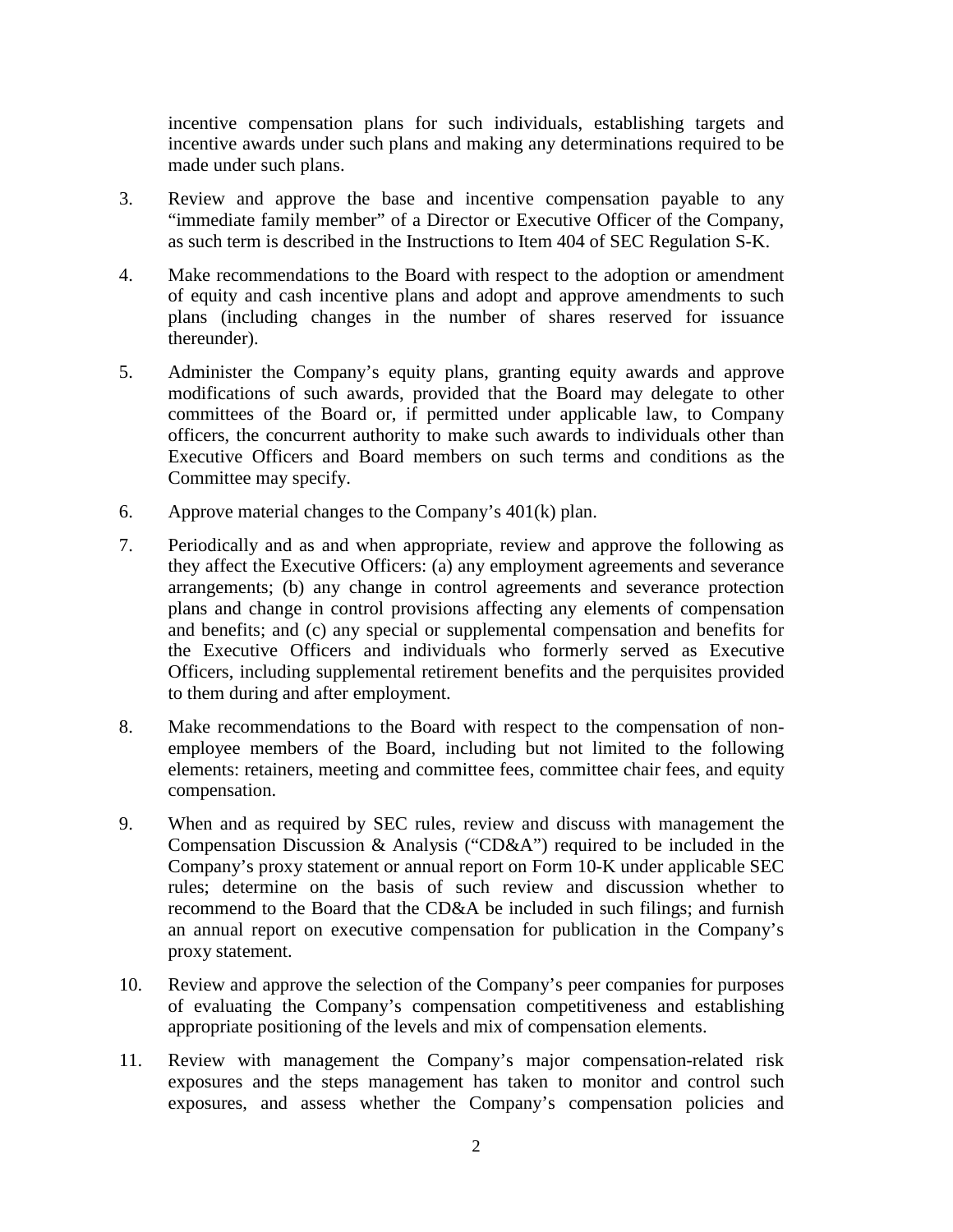practices create risks that are reasonably likely to have a material adverse effect on the Company.

- 12. When applicable, review and recommend to the Board for approval the frequency with which the Company will conduct stockholder advisory "say-on-pay" votes (the "Say-on-Pay Vote") required by Section 14A of the Exchange Act, and assess the results of the Company's most recent Say-on-Pay Vote and take such assessment into consideration when establishing the compensation of the Company's Executive Officers.
- 13. Periodically review the desirability of introducing stock ownership guidelines for Executive Officers and non-employee directors, and, if deemed desirable, recommend or determine such guidelines and monitor compliance with the same.
- 14. Maintain minutes or other records of meetings and activities of the Committee.
- 15. Report the Committee's activities to the Board on a regular basis and make such recommendations with respect to such activities as the Committee or the Board may deem necessary or appropriate.
- 16. Review at least annually, and make recommendations to the Board regarding amendments to, this Charter.
- 17. Review at least annually the Committee's performance against the responsibilities outlined in this Charter and as otherwise established by the Board.
- 18. Oversee the Company's compliance with SEC rules and regulations and Nasdaq listing standards regarding stockholder approval of certain compensation matters.
- 19. Carry out any other duties and responsibilities assigned to it by the Board, to the extent permitted by law and the Company's Bylaws.
- 20. The Committee shall monitor the Company's compliance with the requirements under the Sarbanes-Oxley Act of 2002 relating to loans to directors and officers, and with all other applicable laws affecting employee compensation and benefits.

### **Resources and Authority**

The Committee shall have the resources and authority appropriate to discharge its responsibilities, as determined by the Committee, including the authority to retain special counsel, consultants, experts or and other advisers to assist the Committee in carrying out its duties. The Committee shall have the sole authority to select, retain and terminate counsel, consultants, experts and other advisers, provided that the Committee may retain and obtain the advice of any such adviser only after taking into consideration factors relevant to adviser independence set forth in Nasdaq Listing Rule 5605(d)(3). The Committee also has the exclusive authority to determine its advisers' compensation and the other terms of their retention. The Company shall ensure that the Committee has adequate funding for such arrangements and to allow the Committee to perform its duties under this Charter.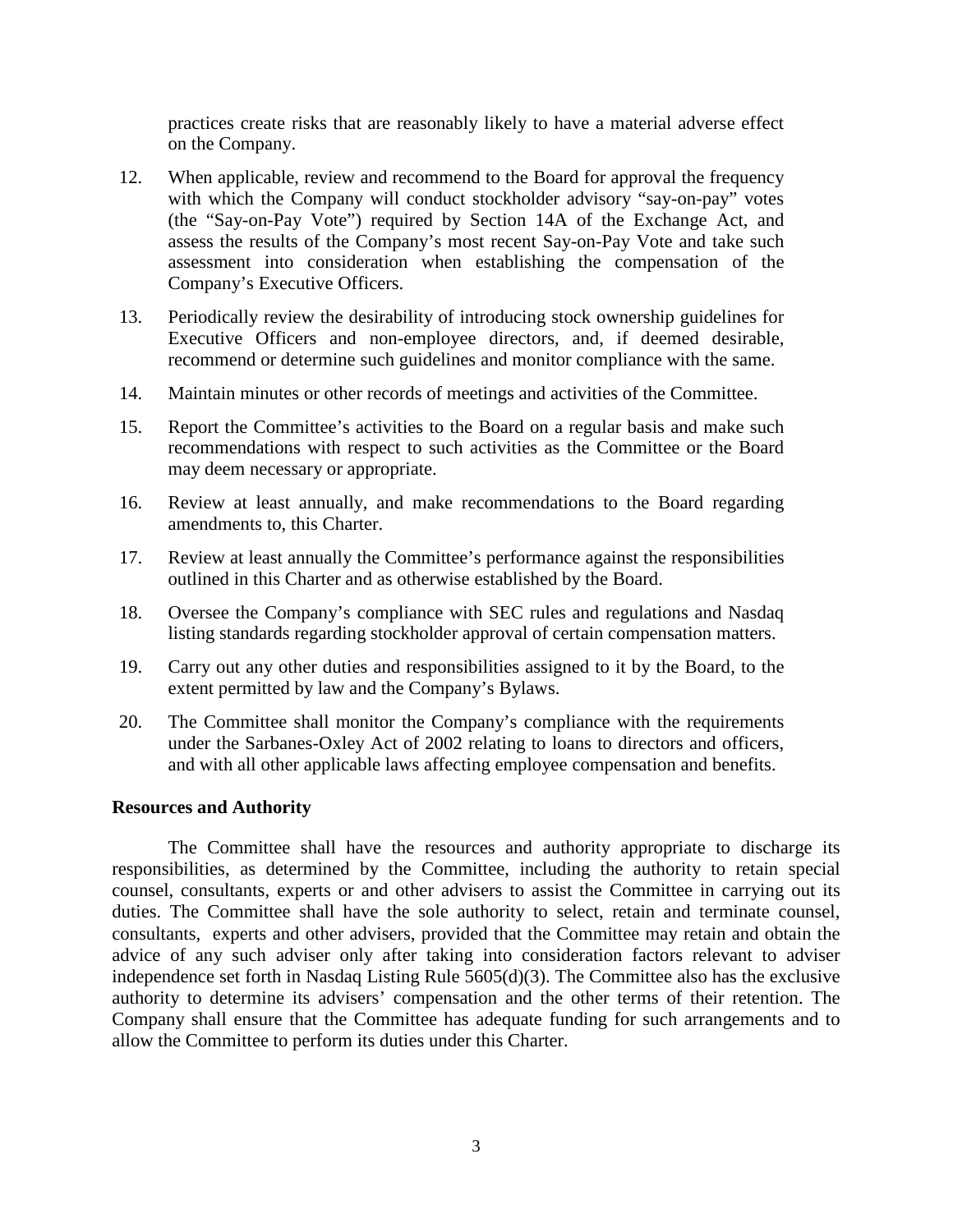#### **Meetings**

The Committee shall hold meetings as deemed necessary or desirable by the Chair. In addition to such meetings of the Committee as may be required to perform the functions described under "Duties and Powers" above, the Committee shall meet at least twice a year to discuss any matters that the Committee believes should be discussed or otherwise in response to the needs of the Board. The Chair, in consultation with the other members of the Committee, will schedule the Committee meetings and establish an agenda for each meeting. The Chair will designate a secretary for each meeting, who need not be a member of the Committee. The Committee will maintain written minutes of its meetings, which minutes will be filed with the minutes of meetings of the Board. In lieu of holding a meeting, the Committee may act by circulating a written consent to each member of the Committee. The written consent constitutes a valid action of the Committee if it has been executed by each Committee member. The written consent will be filed with the minutes of the Board meetings.

The Committee may request that any directors, officers or employees of the Company, or other persons whose advice and counsel are sought by the Committee, attend any Committee meeting to provide such pertinent information as the Committee requests. The Committee may, at its discretion, meet in executive session with or without the presence of management. Notwithstanding the foregoing, the Company's CEO may not be present during voting or deliberations regarding the CEO's compensation.

## **Operating Procedures**

Formal actions to be taken by the Committee shall be by unanimous written consent or by the affirmative vote of a majority of the persons present (in person or by conference telephone) at a meeting at which a quorum is present. A quorum shall consist of at least a majority of the members of the Committee.

#### **Reports**

The Chair will periodically report to the Board on the Committee's deliberations and actions. The minutes of Committee meetings and actions by the unanimous written consent of the Committee members will be made available to all Board members.

# **Compensation**

Members of the Committee will receive such compensation, if any, for their service as Committee members as may be determined by the Board. Such compensation may include retainers or per-meeting fees and will be paid in such form of consideration as is determined by the Board in accordance with the applicable rules of Nasdaq and the SEC.

## **Delegation of Authority**

The Committee may, to the extent permitted under applicable law, the Company's Certificate of Incorporation and Bylaws and the applicable rules of Nasdaq and the SEC, form and delegate authority to one or more subcommittees, comprised of one or more Committee